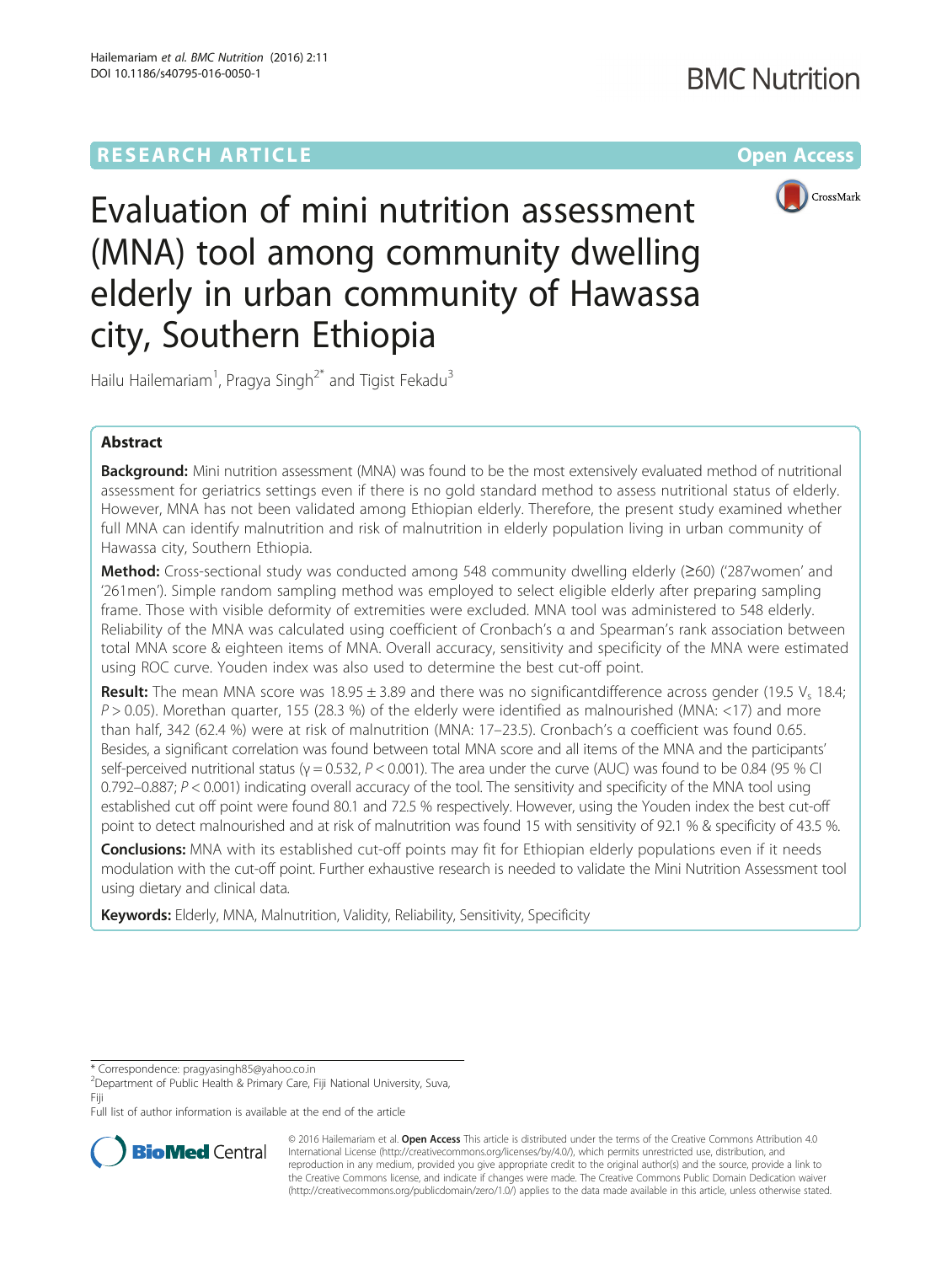# Background

Aging is coupled with increased risk of malnutrition because of the interaction of various physiological, psychological and socioeconomic factors [[1, 2](#page-4-0)]. Malnutrition in elderly is defined as a state of under-nutrition which has resulted from prolonged protein and energy restriction [[2, 3\]](#page-4-0). If malnutritionis not intervened in its early stage amongelderly population it can result in various negative health outcomessuch as morbidity, poor quality of life and impaired functional autonomy [\[4](#page-4-0), [5](#page-4-0)].

Assessment of the nutritional status among elderly includes both biochemical and anthropometric measurements. However; using these two measurements together to assess nutritional status of a large number of elderly is not feasible [[6](#page-4-0)]. Therefore, for a long time single anthropometric measurements were used to assess the nutritional status of elderly [\[7](#page-4-0), [8](#page-4-0)] even if they failed to provide adequate estimates of nutritional status of elderly people [[9\]](#page-4-0).

However, now a number of nutritional assessment instruments including the Mini Nutritional Assessment (MNA) have been developed to assess nutritional status of elderly [[10\]](#page-4-0). The MNA tool, which was published in 1994, is a short, non-invasive, reliable and extensively evaluated nutritional assessment tool for free-living and clinically relevant elderly populations [\[10, 11, 12\]](#page-4-0).

MNA exhibits good sensitivity and specificity compared to a variety of nutritional assessment parameters including biochemical values, anthropometric values and dietary intakes [[13\]](#page-4-0). MNA tool is likewise suggested by the European Society for Clinical Nutrition and Metabolism (ESPEN) for routine geriatric nutritional assessments [\[14](#page-4-0)]. Mini Nutrition Assessment (MNA) tool contains geriatric-related assessment questions specific to nutritional and health conditions, autonomy, quality of life, cognition, mobility and personal health [[15\]](#page-4-0). Full MNA is composed of 18 questions which are divided in to four main categories; dietary assessment, subjective assessment, global assessment and anthropometric data. MNA gives a maximum of 30 points and it classifies the elderly in: malnourished (MNA < 17 points), at risk of malnutrition (MNA: 17–23.5) and well nourished  $(MNA > = 24$  points) [\[12, 16\]](#page-4-0). However, these cut off points may not be applicable for elderly population living in different countries around the world because populations living in different parts of the world are heterogeneous in nutritional characteristics. For instance, MNA had failed to categorize at risk for malnutrition among Chilean elderly populations [[17](#page-4-0)]. MNA has not been validated in Ethiopian elderly population. Therefore, the present study was conducted with the objective to evaluate whether MNA can identify malnutrition and risk for malnutrition among elderly population living in urban community of Hawassa city, Southern Ethiopia.

### Methods

The study was conducted in Hawassa city from 28th April to 21th June, 2012. A descriptive, cross-sectional study design was employed among 548 community dwelling elderly. Simple random sampling method was employed to select eligible elderly after preparing sampling frame prior to the study. Age  $(\geq 60 \text{ years})$ , informed writtenconsent, living for more than six months in study area and ability to communicate during the interview were considered as inclusion criteria. All elderly people (≥60 years) who were having visible deformity of upper or lower extremities were excluded from the study. Ethical clearance was taken from Hawassa University, Health Science College ethical review board.

## Assessment of nutritional status

Mini Nutrition Assessment (MNA) was administered to five hundred forty eight eligible elderly after validation of the tool. The tool was validated against BMI. BMI was used for validation instead of dietary intake or clinical data because there existsrecall bias in case of dietary data and limitation of getting high quality and full clinical data.

All interviews from MNA tool regarding the nutritional and health conditions, functional independence, quality oflife, mobility, cognition and subjective health were assessed by trained nurses as per the standard stated in the original MNA tool [[12](#page-4-0)]. As a component of the full MNA, all anthropometric measurements (weight, height, mid upper arm circumference and calf circumference) were measured on the non-dominant arm and leg. Weight was recorded to the closest 0.1 kg with the subject in light dress and shoeless utilizing an electronic weight scale adjusted with 1 kg standard weights after every estimation. Height was recorded to the closest 0.1 cm utilizing a stadiometer after the subject standing erect and looking straight ahead with heels, buttocks and shoulders pressed against the stadiometer. Demispan measurement was used by quantifying the distance from the midline at the sternal notch to the web between the middle and ring fingers along outstretched arm whenever participants were unable to stand on the stadiometer. Height is then calculated using a standard formula (females height in  $cm = (1.35 \times$ demispan in cm) + 60.1 and males height in cm =  $(1.40 \times$ demispan in cm) + 57.8) [\[18](#page-4-0)]. Mid Upper Arm Circumference (MUAC) was measured to the nearest 0.1 cm at the mid-point between the tip of the acromion and the olecranon process on the back of the arm while the subject holding the forearm in horizontal position. The measurement was performed on the subject's arm hanging freely along the trunk using inextensible MUAC tape. The widest calf circumference was measured between the ankle and knee to the nearest 0.1 cm using non stretchable tape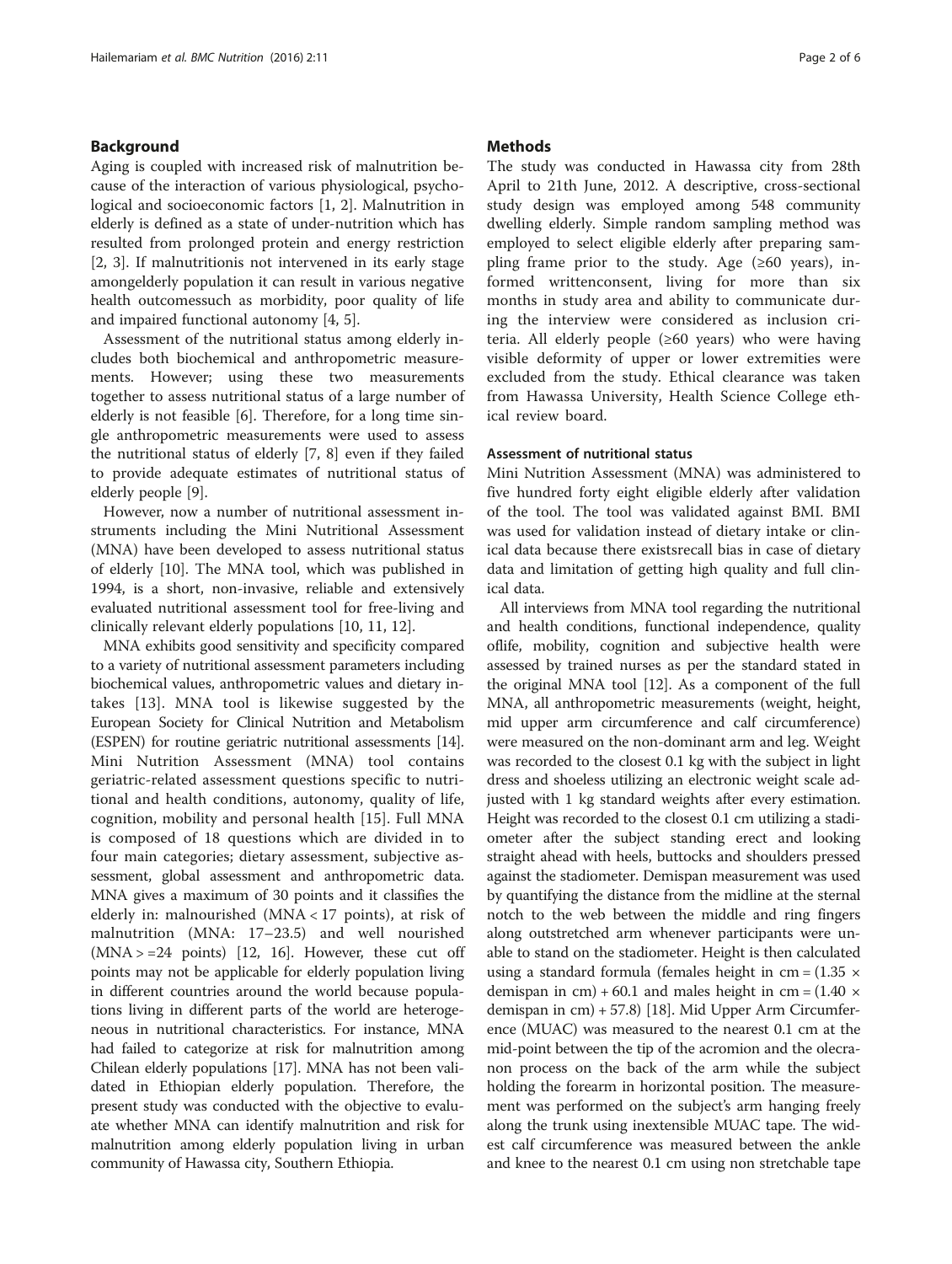in a sitting position with the leg bent 90° at the knee and manipulated to maintain close contact with the skin without compression of underlying tissues. Body Mass Index (BMI) was calculated as body weight in kilograms divided by the square of height in meter.

### Statistical analysis and interpretation

All analysis was performed using SPSS statistical software package version 16.0. One sample Kolmogorov Smirnov test was used to check the distribution of continuous variables. Descriptive frequencies were used to look for overall distribution of the study subject with the variables under study.

Reliability of the MNA wascalculated using coefficient of Cronbach's α and a Cronbach's α value of 0.60, 0.70 & 0.80 were considered acceptable, adequate and good respectively [\[19](#page--1-0)]. Moreover, the internal consistency (reliability) of the MNA tool was evaluated after checking Spearman's rank association between total MNA score and every items of the MNA after omitting each item in every correlation [[20\]](#page--1-0).

Criterion-related validity of the MNA tool was evaluated after checking a significant positive Spearman's rank association between total MNA score and single anthropometric measurements. Besides, the concurrent validity of the tool was checked after identifying a significant positive Spearman's rank correlation between total MNA score and self-perceived nutritional status [\[21\]](#page--1-0). Spearman's rank correlation was also used to correlate categorical BMI as in the MNA tool and total MNA score while Pearson's correlation was used to check correlation between total MNA score and the continuous variable BMI.

Finally, the construct validity of the MNA tool to identify malnutrition and at risk for malnutrition in the elderly population was assessed using receiveroperating characteristic (ROC) curve which computes the sensitivity  $& 1$  - specificity of the tool using BMI < 18.5 kg/m<sup>2</sup> as a marker of malnutrition [[21\]](#page--1-0). The area under the ROC curve (AUC) was evaluated to determine overall accuracy of the MNA and a bigger AUC symbolizes a better reliability. Youden index (Sensitivity + specificity  $\qquad 1)$  was used to conclude the best cutoff point of MNA [[22\]](#page--1-0).

# Results

Full MNA was administered to 548 elderly (287 and 261 men). The mean age was  $68.97 \pm 6.97$  years. The nutritional status estimated by MNA tool in the current study was found to be deteriorating for both sexes as the age of the elderly advanced ( $γ = -0.208, P < 0.001$ ) (Fig. 1).

The mean MNA score was  $18.95 \pm 3.89$  and the mean was not significantly different for men and women (19.5  $V_s$  18.4;  $P > 0.05$ ). Moreover, more than quarter, 155 (28.3 %) of the elderly were identified as malnourished (MNA: <17), more than half, 342 (62.4 %) were at risk of malnutrition (MNA: 17–23.5) and only, 51 (9.3 %) of the elderly were classified as having an adequate nutritional status (MNA: 24–30).

# Characteristics of Mini Nutrition Assessment (MNA) tool Reliability of MNA tool

The internal consistency as measured by coefficient Cronbach α was found 0.65. Moreover, a significant positive correlation was found between total MNA score and the

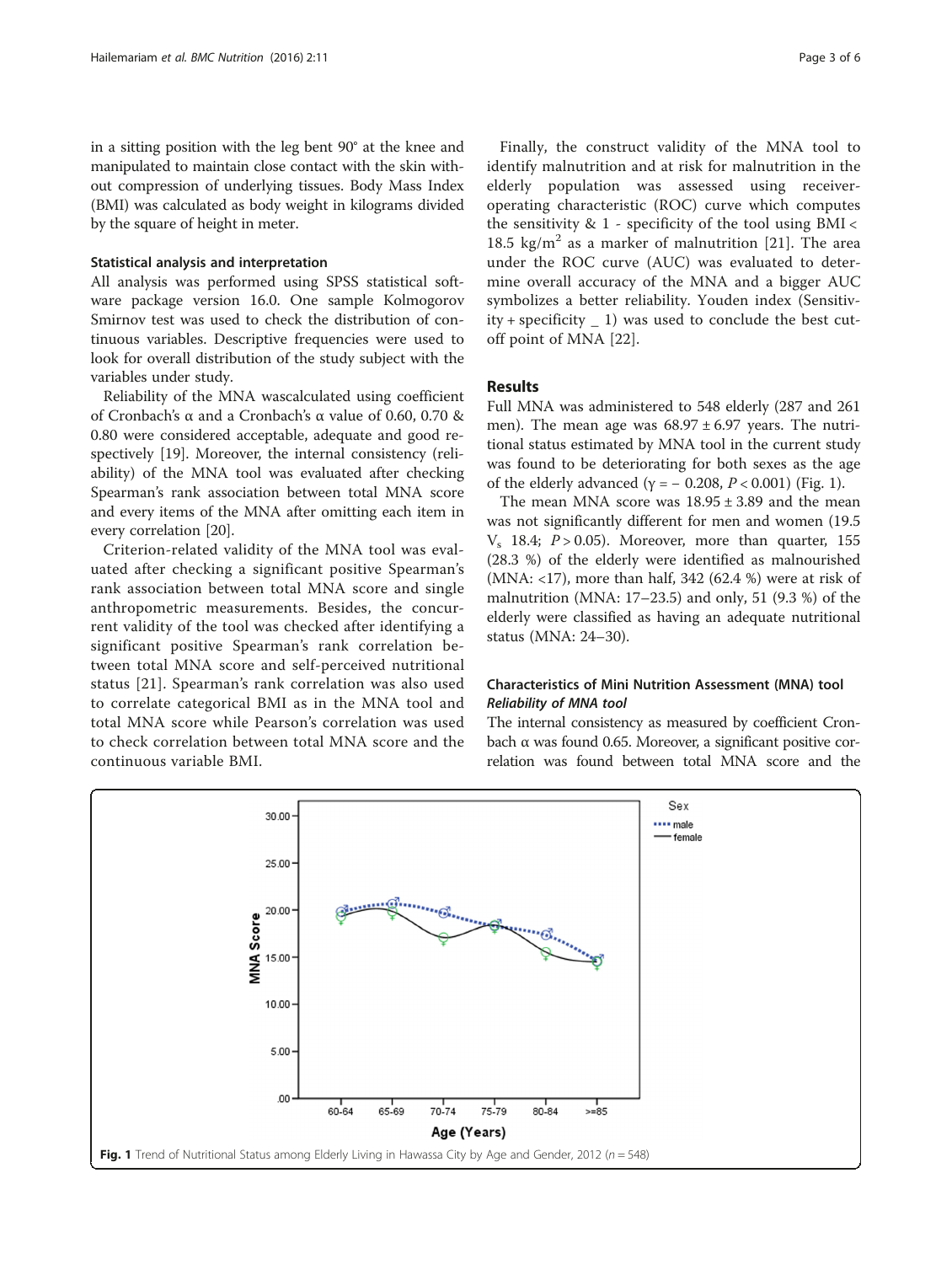eighteen items of MNA as a test for reliability of the MNA tool (Table 1).

#### Validity of MNA tool

Concurrent and criterion validity A significant positive correlation was observed between total MNA scores and the participants' self perceived nutritional status ( $\gamma = 0.532$ ,  $P < 0.001$ ) as a test for concurrent validity. Besides, a significant positive correlation was found between total MNA score and singleanthropometric measurements demonstrating the criterion validity of MNA tool (Table 2).

Concurrent validity The area under the curve (AUC) was found to be 0.84 (95 % CI 0.792–0.887; P < 0.001) indicating overall accuracy of the MNA tool to identify malnourished elderly people (Fig. 2). According to the established cut off points, the sensitivity and specificity of the MNA tool to identify malnutrition and risk of malnutrition among the elderly people were found 80.1 and 72.5 % respectively. However, using the Youden index the best cut-off point for MNA to identify malnutrition in the present study area was 15 with sensitivity of 92.1 % and specificity of 43.5 %.

Table 1 Correlation between total MNA score and eighteen items of MNA among elderly living in Hawassa City, 2012

 $(n = 548)$ 

| MNA variable                                           | γ     | $\mathcal{D}$ |
|--------------------------------------------------------|-------|---------------|
| Changes in dietary intake in past 3 months             | 0.532 | < 0.001       |
| Weight loss in past 3 months                           |       | < 0.001       |
| Mobility                                               | 0.373 | < 0.001       |
| Psychological stress or acute disease in past 3 months | 0.630 | < 0.001       |
| Dementia                                               | 0.238 | < 0.001       |
| <b>BMI</b>                                             | 0.621 | < 0.001       |
| Lives independently                                    | 0.101 | 0.018         |
| More than 3 prescription drugs per day                 | 0.201 | < 0.001       |
| Pressure sores                                         | 0.170 | < 0.001       |
| Number of full meals per day                           | 0.454 | < 0.001       |
| Protein intake                                         |       | < 0.001       |
| Fruits or vegetables intake                            |       | < 0.001       |
| Fluid intake                                           |       | < 0.001       |
| Mode of feeding                                        |       | 0.013         |
| Self-perceived nutritional status                      |       | < 0.001       |
| Self-perceived health status                           |       | < 0.001       |
| Mid-arm circumference                                  |       | < 0.001       |
| Calf circumference                                     | 0.165 | < 0.001       |

MNA, Mini Nutrition Assessment; BMI Body Mass Index; γ: Spearman rank correlation coefficient;  $P < 0.05$ : is significant

| Table 2 Correlationbetween MNA and independent           |
|----------------------------------------------------------|
| anthropometric measurements of elderly living in Hawassa |
| city, 2012 $(n = 548)$                                   |

| Variable           | Coefficients         | P       |
|--------------------|----------------------|---------|
| MNA V <sub>s</sub> |                      |         |
| <b>MUAC</b>        | 0.408 <sup>b</sup>   | < 0.001 |
| Weight             | 0.590 <sup>a</sup>   | < 0.001 |
| Calf circumference | $0.433$ <sup>a</sup> | 0.002   |
| BMI                | 0.592 <sup>b</sup>   | < 0.001 |

MNA Mini Nutrition Assessment; MUAC Mid Upper Arm Circumference; BMI Body Mass Index

a Pearson correlation coefficient (r)

bSpearman's rho (γ)

### **Discussion**

Even though there is no gold standard for evaluating nutritional status of the elderly [[23\]](#page--1-0), MNA tool has been increasingly engaged worldwide for estimation of older people's nutritional status [\[12\]](#page-4-0). In the current study the MNA tool has been tested for its reliability, validity and overall accuracy. The intra-class correlation or value of Cronbach's α was found 0.65 which suggested that the tool has acceptable reliability to identify malnourished elderly [\[19](#page--1-0)]. Additionally, a significant positive correlation was found between all items of the tool and the total MNA score which strengthen the internal consistency of the tool. Similar significant correlation was observed between all items of MNA and the total MNA score from a study conducted in Iran [[24\]](#page--1-0).

Due to the lack of a gold standard reference for nutritional assessment, the specificity and sensitivity of the

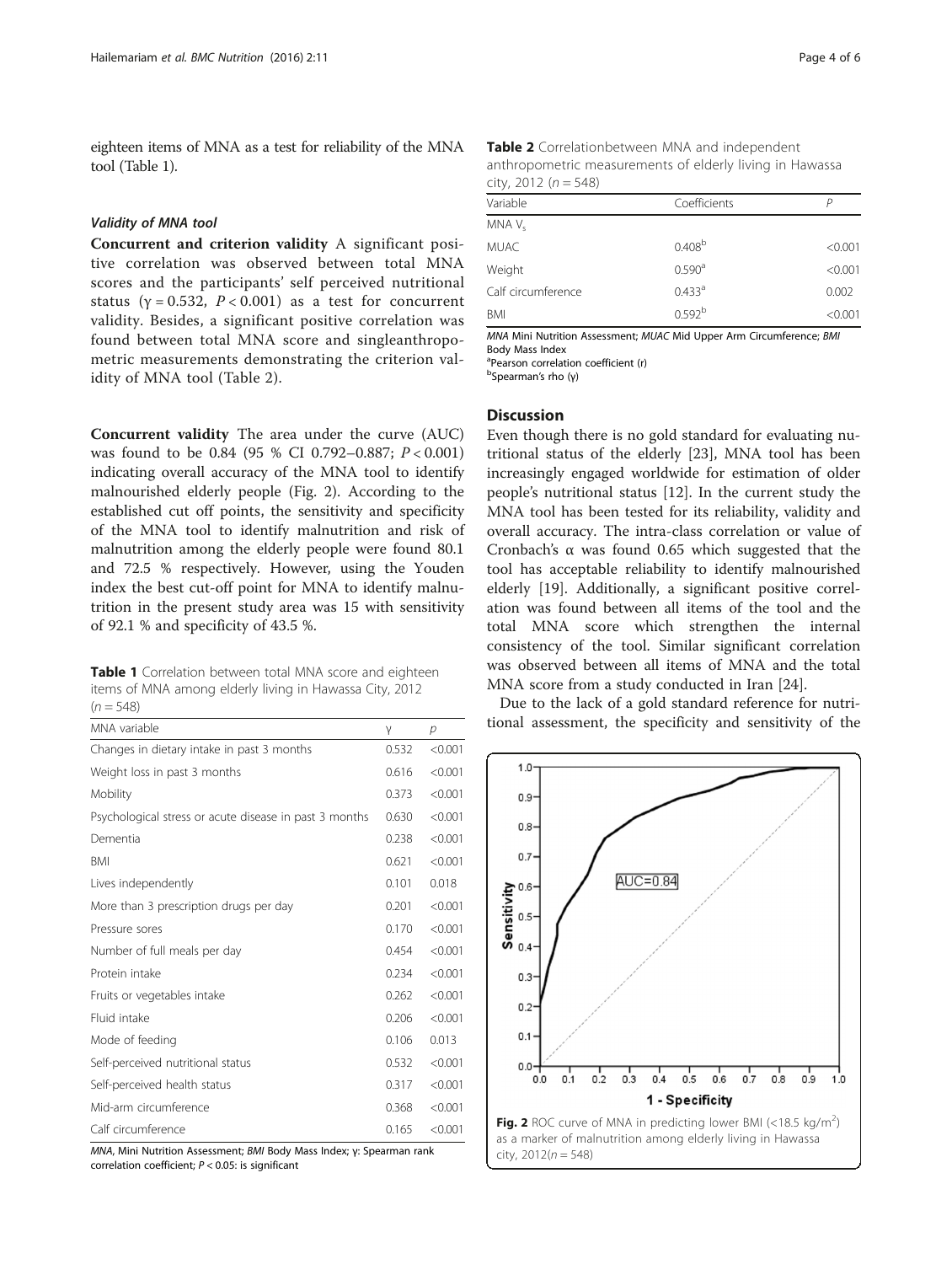<span id="page-4-0"></span>MNA tool to identify malnourished elderly showed a wider variation. Therefore, the referee for validating the MNA tool may range from simple anthropometry to a comprehensive nutritional assessment [12].

Guigoz [12] reviewed different studies conducted among 30,000 elderly in different settings around the world and he concluded that the sensitivity and specificity of the MNA tool may range from 41–100 % and 13–98 % respectively. In the current study using the established cut-off points of MNA, the tool was found to have relatively good sensitivity (80.1 %) and specificity (72.5 %) to identify malnutrition and risk of malnutrition. The sensitivity and specificity of the MNA according to its established cut-off points were found 82 and 63 % respectively among Iranian elderly [[24\]](#page--1-0).

However, in the current study lowering the cutoff point to 15 has resulted in a substantialenhance in sensitivity by 12 % even if decreased specificity. Thus, this adjustment of the cutoff point will increase the number of true positives (malnourished elderly). Therefore, more elderly would have a higher chance to be included in nutrition intervention programs even if there is a question of cost effectiveness. Besides, higher sensitivity is found to be very important for assessment and screening tools [[22\]](#page--1-0).

The current study also revealed that the MNA has relatively good accuracy (84 %) to identify malnutrition and risk of malnutrition among community dwelling elderly. MNA with its established cut off point was found to have 85 and 74 % accuracy in a study from Iran and Japan [\[24, 25\]](#page--1-0).

Increased age is associated to vulnerability for malnutrition among the elderly in the current study. Consistent finding was found from other studies [[26, 27](#page--1-0)] where, nutritional status was found to be deteriorating as age is advancing. This fact of positive correlation between age and nutritional status among elderly seems to be an irreversible phenomenon which is related to degenerative processes. However, the economic, social and cultural aspects should be the goals of policies and programs [\[28](#page--1-0)].

# Conclusion

The current study demonstrated that the original full MNA is a reliable and valid nutrition assessment method for identifying malnutrition and at risk of malnutrition among community dwelling elderly in southern Ethiopia. However, this cross-sectional study does not explain the cost effectiveness of the tool and using BMI could be considered as a limitation. Therefore, a prospective study is recommended to evaluate the tool and cost effectiveness of MNA in the prevention, identification and treatment of malnutrition.

#### Competing interests

The authors declared no competing interests.

#### Authors' contributions

HH carried out the study design, data management and analysis, and drafted and revised the manuscript. PS participated in the designing of the study, coordinated data collection and data entry; participated in revising and commenting on the draft manuscript. TF participated in designing of the study, and commenting on the draft manuscript. All authors contributed to the interpretation of results and approved the final manuscript.

#### Acknowledgment

The authors gratefully acknowledge the expert assistance and financial support of Prof. Barbara Stocker. The authors arethankful to NoRAD project and Arbaminch College of Health Science for their financial and logistic support.

#### Author details

<sup>1</sup> Arba Minch College of Health Science, Arbaminch, SNNPR, Ethiopia. <sup>2</sup> Department of Public Health & Primary Care, Fiji National University, Suva Fiji. <sup>3</sup> Hawassa University, School of Nutrition, Food Science and Technology Hawassa, SNNPR, Ethiopia.

### Received: 22 March 2015 Accepted: 2 February 2016 Published online: 09 February 2016

#### References

- 1. Ahmed T, Haboubi N. Assessment and management of nutrition in older people and its importance to health. Clin Interv Aging. 2010;5:207–16.
- 2. Chen CC, Schilling LS, Lyder CH. A concept analysis of malnutrition in the elderly. J Adv Nursing. 2001;36(1):131–42.
- 3. Hickson M. Malnutrition and ageing. J Postgrad Med. 2006;2:2–8.
- 4. Dylan H, Nadim H. Malnutrition screening in the elderly Population. J Royal Soc Med. 2005;98(9):411–4.
- 5. Visvanathan R, Newbury JW, Chapman I. Malnutrition in older people-screening and management strategies. Aust Fam Physician. 2004;33(10):799–805.
- 6. Reynish W, Vellas B. Nutritional assessment: a simple step forward. Age Ageing. 2001;30:115–61.
- 7. Cowan DT, Roberts JD, Fitzpatrick JM, While AE, Baldwin J. Nutritional status of older people in long term care settings: current status and future directions. Int J Nurs Stud. 2004;41:225–37.
- 8. Sieber CC. Nutritional screening tools how does the MNA compare? J Nutr Health Aging. 2006;6(10):488–92.
- 9. WHO (world health organization). Physical Status: The Use and Interpretation of Anthropometry. Geneva: WHO; 1995.
- 10. Cook Z, Kirk S, Lawrenson S, Sandford S. Use of BMI in the assessment of under-nutrition in older subjects: reflecting on practice. Proc Nutr Soc. 2005;64:313–7.
- 11. Green SM, Watson R. Nutritional screening and assessment tools for older adults: literature review. J Adv Nurs. 2006;54:477–90.
- 12. Guigoz Y. The Mini nutritional assessment (MNA) review of the literature what does it tell us? J Nutr Health Aging. 2006;10(6):466–87.
- 13. Bleda MJ, Bolibar I, Pares R, Salva A. Reliability of the mini nutritional assessment (MNA) in institutionalized elderly people. J Nutr Health Aging. 2002;6:13407.
- 14. Kondrup J, Allison SP, Elia M, Vellas B, Plauth M. Educational and Clinical Practice Committee, European Society of Parenteral and Enteral Nutrition (ESPEN). ESPEN guidelines for nutrition screening. Clin Nutr. 2003;22(4):415–21.
- 15. Bauer JM, Kaiser MJ, Anthony P, Guigoz Y, Sieber CC. The Mini Nutritional Assessment-its history, today's practice, and future perspectives. Nutr Clin Pract. 2008;23(4):388–96.
- 16. Vellas B, Villars H, Abellan G, Soto ME, Rolland Y, Guigoz Y, et al. Overview of the MNA – its history and challenges. J Nutr Health Aging. 2006;10(6):463–5.
- 17. Urteaga CR, Ramos RIH, Atalah ES. Validacion del criterio de evaluacionnutrioional global deladulto mayor. Rev Med Chil. 2001;129:871–6.
- 18. Hickson M, Frost GA. Comparison of three methods for estimating height in the acutely ill elderly population. J Hum Nutr Diet. 2003;6:1–3.